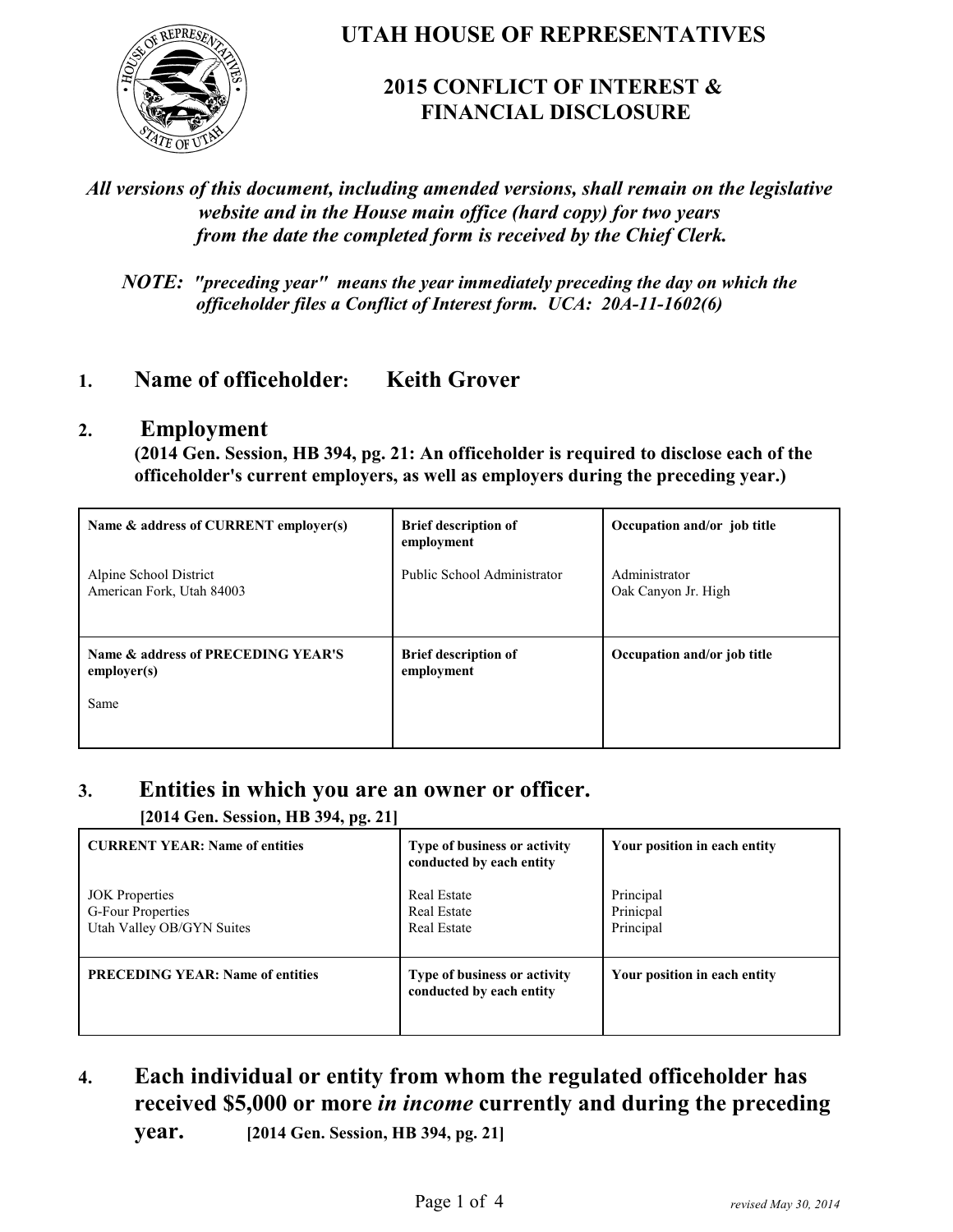**NOTE: UCA 20A-11-1604 (5) (b): "in making the disclosure . . ., a regulated officeholder who provides goods or services to multiple customers or clients as part of a business or a licensed profession is only required to provide the information described in Subsection (4)(e) in relation to the entity or practice through which the regulated officeholder provides the goods or services and is not required to provide the information described in Subsection (4)(e) in relation to the regulated officeholder's customers or clients."**

| Name of individual or entity | Type of business or activity conducted by the entity |
|------------------------------|------------------------------------------------------|
| Alpine School District       | Education                                            |
| Robinson and Associates      | <b>Real Estate</b>                                   |
| Utah Legislature             | Law Making                                           |
| Utha Valley OB/GYN           | <b>Medical Practice</b>                              |
| G Four Properties            | <b>Real Estate</b>                                   |
| <b>JOK</b> Properties        | <b>Real Estate</b>                                   |
| Utah Valley OB/GYN Suites    | <b>Real Estate</b>                                   |
|                              |                                                      |

# **5. Each entity in which you currently hold any stocks or bonds having a fair market value of \$5,000 or more, including info for the preceding**

**year.**

 **(excludes funds that are managed by a third party, including blind trusts, managed investment accounts, and mutual funds). [2014 Gen. Session, HB 394, pg. 21]**

| Name of entity         | Type of business or activity conducted by the entity |
|------------------------|------------------------------------------------------|
| Apple Computers (APPL) | Computer Technology/ Phone                           |

# **6**. **Entity or organization for which you serve on the board of directors or in any other type of paid leadership capacity (include current and**

**preceding year). [2014 Gen. Session, HB 394, pg. 21]**

 *\* (only required to list those entities not already listed in responses to questions 3,4, or 5)*

| Name of entity or organization | Type of business or activity conducted by<br>the entity | Your position in the entity or<br>organization |
|--------------------------------|---------------------------------------------------------|------------------------------------------------|
| <b>None</b>                    |                                                         |                                                |

**7. Description of any real property in which the legislator holds an ownership or other financial interest that the legislator believes may constitute a conflict of interest.** *(optional)* **[2014 Gen. Session, HB 394, pg. 22]**

| Description of the real property | Description of the type of interest held by the<br>legislator |
|----------------------------------|---------------------------------------------------------------|
| None                             |                                                               |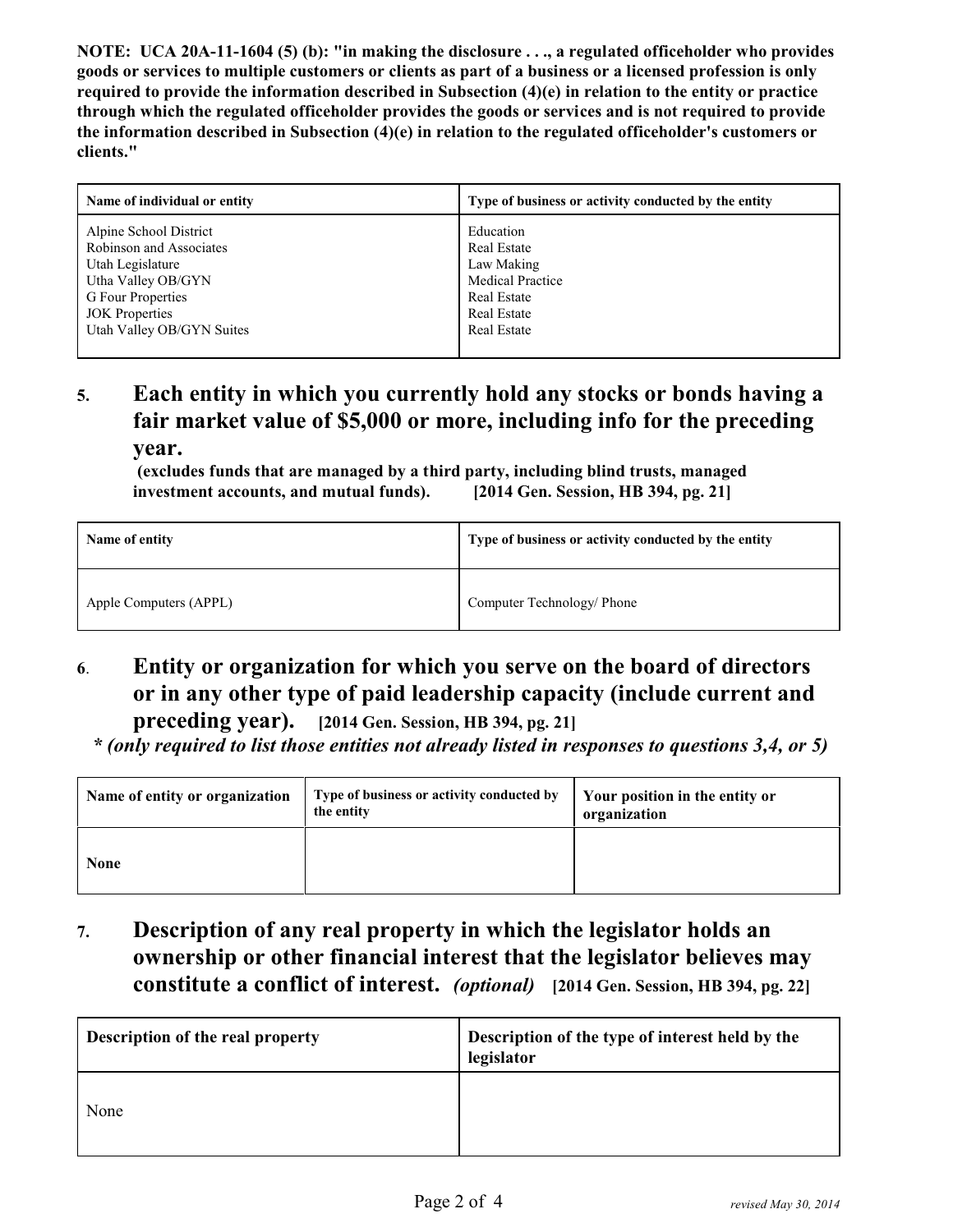**8. Name of spouse and any other adult residing in your household who is not related by blood or marriage. [see 2014 Gen. Session, HB 394; pg. 22]]**

**Name of SPOUSE:** 

**Julie Grover**

**Names of OTHER ADULTS residing in home who are not related by blood or marriage:**

**9. Employment information for your spouse and any other adult residing in your household that is not related to you by blood or marriage - include current employer and employer(s) during the preceding year. [2014 Gen. Session, HB 394, pgs. 20 and 22]**

| SPOUSE's current employer(s):                                                                                                                   | Address of spouse's current employer(s)        |
|-------------------------------------------------------------------------------------------------------------------------------------------------|------------------------------------------------|
| <b>Utah Valley OB/GYN</b>                                                                                                                       | 1055 North 300 West #110<br>Provo, Utah 84604  |
| SPOUSES's employer(s) in the preceding year:                                                                                                    | Address of spouse's preceding year employer(s) |
| <b>Same</b>                                                                                                                                     |                                                |
|                                                                                                                                                 |                                                |
| Information for other adults not related by blood or<br>marriage who are living in the same home as officeholder:<br><b>NAME OF INDIVIDUAL:</b> | Brief description of employment & occupation   |
|                                                                                                                                                 |                                                |
| <b>NAME OF INDIVIDUAL:</b>                                                                                                                      | Brief description of employment & occupation   |

# **10. Any other matter or interest you believe may constitute a conflict of interest. (***optional)* **(2014 Gen. Session, HB 394, pg. 22)**

Member of PTA, Naitonal Rifle Association, Utah Association of Realtors